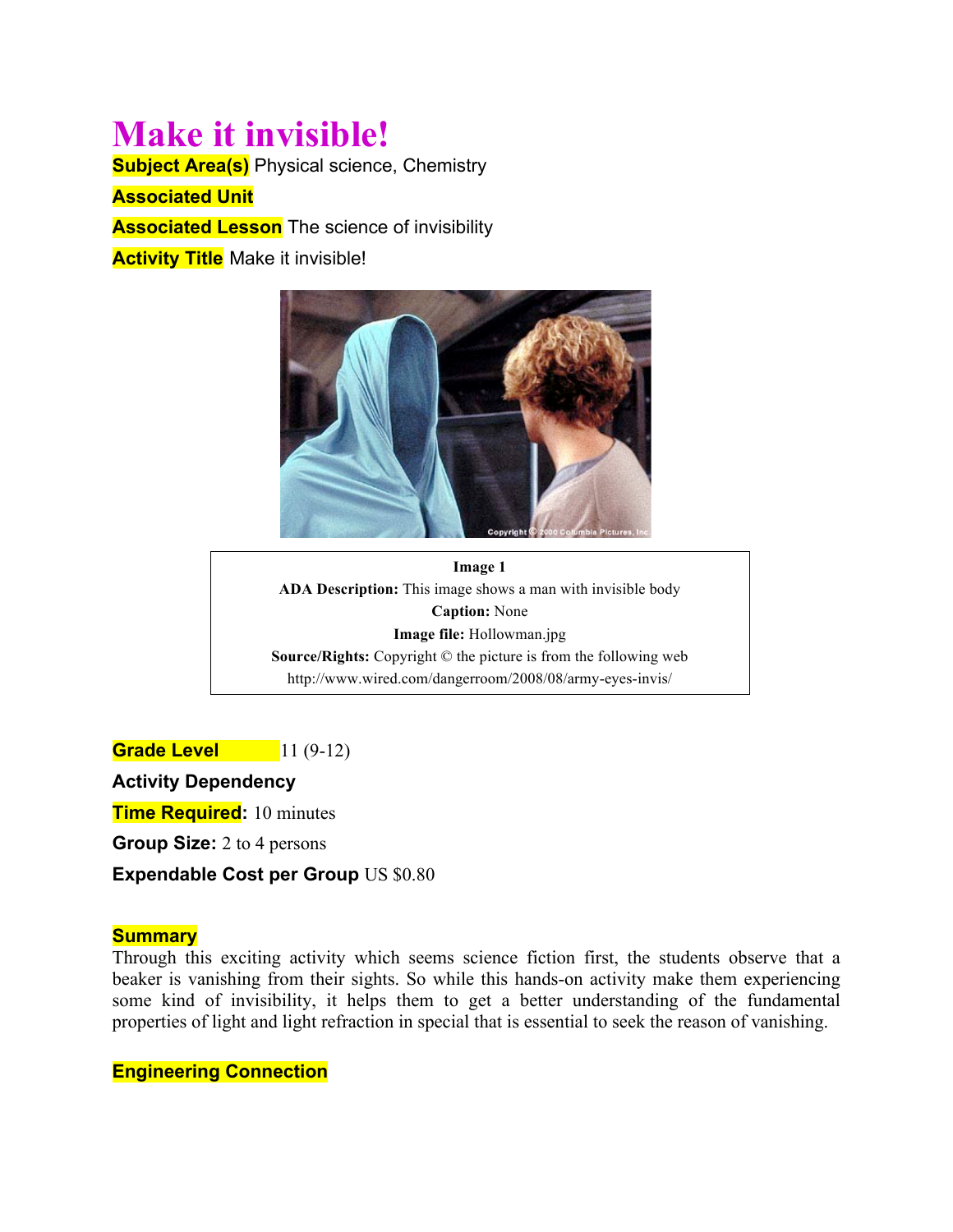An optical engineers researches and develops new technologies related to the science of light and design components of optical instruments such as lenses, microscopes, telescopes, , and other equipment that utilize the properties of light. Other devices include optical sensors and measurement systems, lasers, fiber optics communication systems or optical disk systems (e.g. CD, DVD), etc. Most professionals work in highly sophisticated laboratories, studying the behavior of light and seeing how it can be manipulated to enhance electronic systems and equipment. Optical engineers need to be intimately familiar with the properties of light and optics. Experts understand the mathematics and physics behind light wave movements, transfer, generation, and detection.

#### **Engineering Category** = #1

Choose the category that best describes this activity's amount/depth of engineering content:

- 1. Relating science and/or math concept(s) to engineering
- 2. Engineering analysis or partial design
- 3. Engineering design process

## **Keywords**

Properties of light, refraction, refractive index, optics, invisibility

## **Educational Standards**

Texas, Science: (A) in all fields of science, analyze, evaluate, and critique scientific explanations by using empirical evidence, logical reasoning, and experimental and observational testing, including examining all sides of scientific evidence of those scientific explanations, so as to encourage critical thinking by the student;

# **Pre-Requisite Knowledge**

#### **Learning Objectives**

After this activity, students should be able to:

- Investigate how light bends when it passes from one medium to another
- Explain refraction of light
- Define refractive index of materials
- Explain why the beaker appears invisible
- Explain what optical engineers do

#### **Materials List**

Each group needs:

- Two clean Pyrex glass beaker, one small and one bigger
- Vegetable oil
- Wax pencil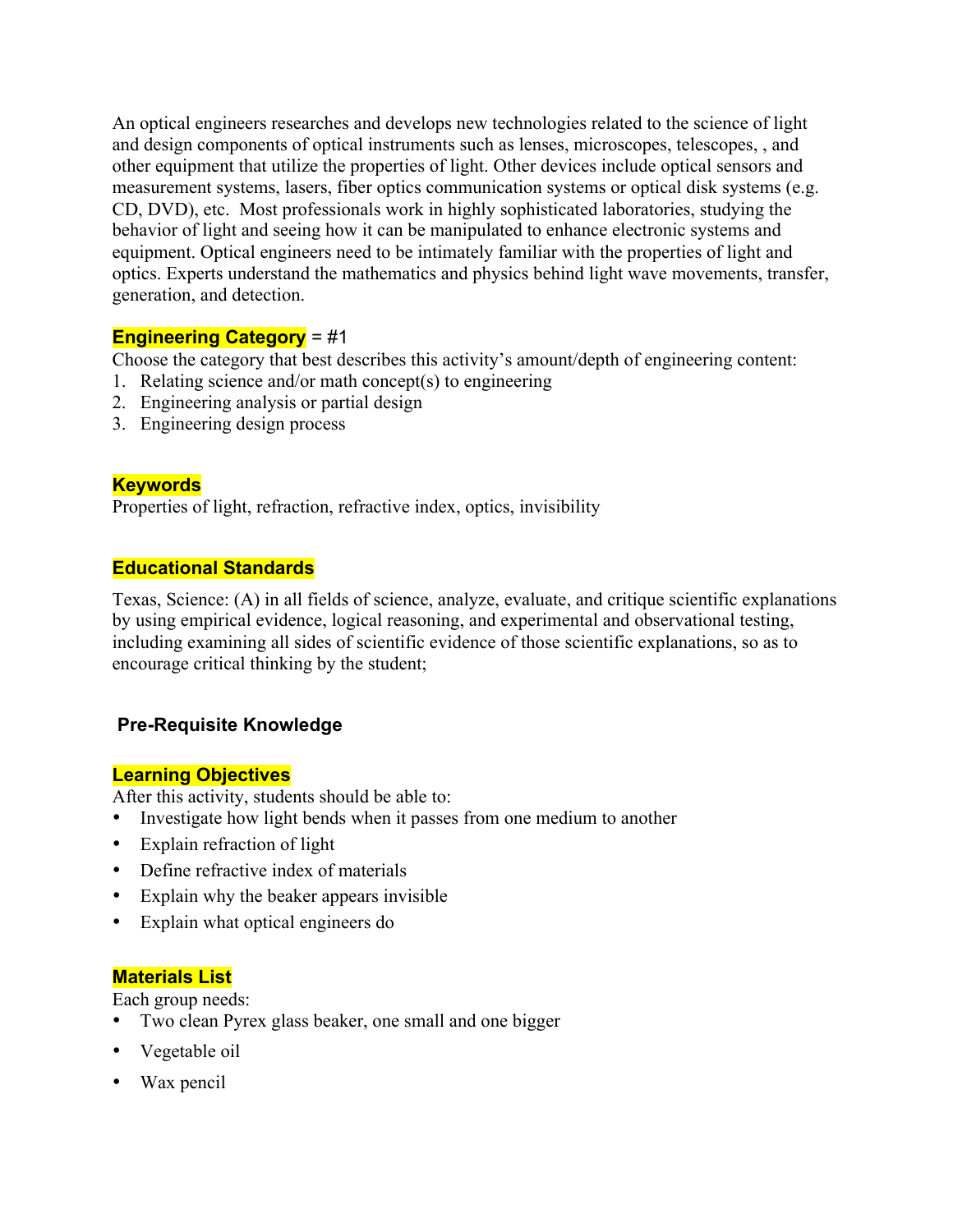- A beaker filled with water
- **Straw**

#### **Introduction / Motivation**

The velocity of light in a material is lower than in a vacuum.

We here define *refractive index*, n, of a material or substance as the ratio of the speed of light in a vacuum, C, to the speed of light in a material through which it passes,  $C_m$ .

$$
n = C/C_m
$$

The speed of light in different materials is different. So light change direction when it passes from one medium to another at any angle other than 90° or 0°. This is called *refraction* of light. As the speed of light is reduced in the slower medium, the wavelength is shortened proportionately. The frequency is unchanged; it is a characteristic of the source of the light and unaffected by medium changes.



The refraction of light when it passes from a fast medium to a slow medium bends the light ray toward the normal to the boundary between the two media. The amount of bending depends on the refractive indices of the two media and is described quantitatively by

 $n_i \sin(i) = n_r \sin(r)$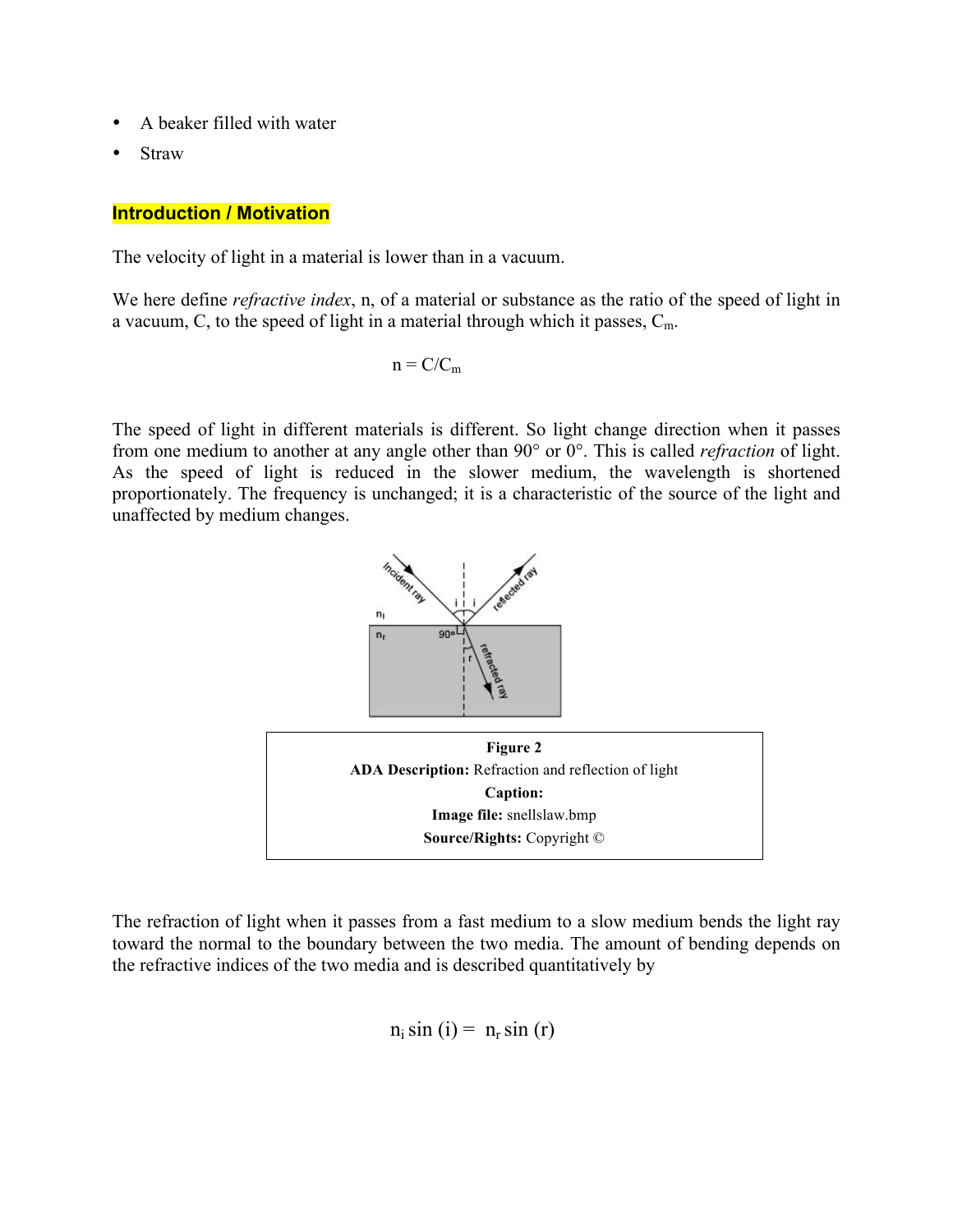| VOCADUIAI V / DEIIIIIIUUIIS |                                                            |
|-----------------------------|------------------------------------------------------------|
| <b>Word</b>                 | <b>Definition</b>                                          |
| Refraction                  | Change in direction of a wave due to a change in its speed |
| Refractive<br>index         | A measure of speed of light in a substance                 |
|                             |                                                            |
|                             |                                                            |

## **Vocabulary / Definitions**

## **Procedure**

#### **Background**

This activity is considered to be done as part of the "Science of Invisibility" lesson plan but it can also be done independently to introduce the concept of light refraction. In the former case, it's better to ask students to do this activity before introducing the invisibility technology by making individual atoms invisible (see "The science of invisibility" lesson plan).

#### **With the Students**

Ask each group of students to take them to take the material listed above on their table and tell them that we are going to make small beaker disappear. Then ask each group to draw a happy face with a wax pencil on the side of baby beaker and place it inside the big beaker. Have them notice that they are able to see both beakers. Then ask them to start pouring vegetable oil into the smaller one and keep pouring even after overflow to the bigger one until the bigger beaker is filled with oil too. The little guy inside will disappear! So the kids see a 'floating' face inside the big beaker. So Cool!

## So what's going on here?

I

Ask the students to think and try to find out what caused beaker vanished. It may be hard for them to discover the reason. You can help them by asking them to put a straw in a beaker of water and notice that the straw looks like it is broken. Explain for them that light travels through thin air in a straight line but when it hits something transparent like water it bends. The amount of which something transparent bends light is related to its refractive index. It just so happened that the refractive indices of the Pyrex and vegetable oil are identical. So before filling with oil, the light beam passing through air and the Pyrex bends but when they move through Pyrex and oil, the just pass straight through. So the beaker looks disappeared.

In the science fiction book, H. G. WELLS, the invisible man turned his body invisible using the same principals. He changed his body refractive index to match of air. That seems a tale story but A group of scientists at London by using the same concept were able to make one individual atom invisible for a very short time.( see the 'Science of invisibility' lesson plan.

**Image 3 ADA Description:** This image shows a man with invisible head **Caption:**None **Image file:** invisibility-face.jpg **Source/Rights:** Copyright © the picture is from the following web http://educationcs.wordpress.com